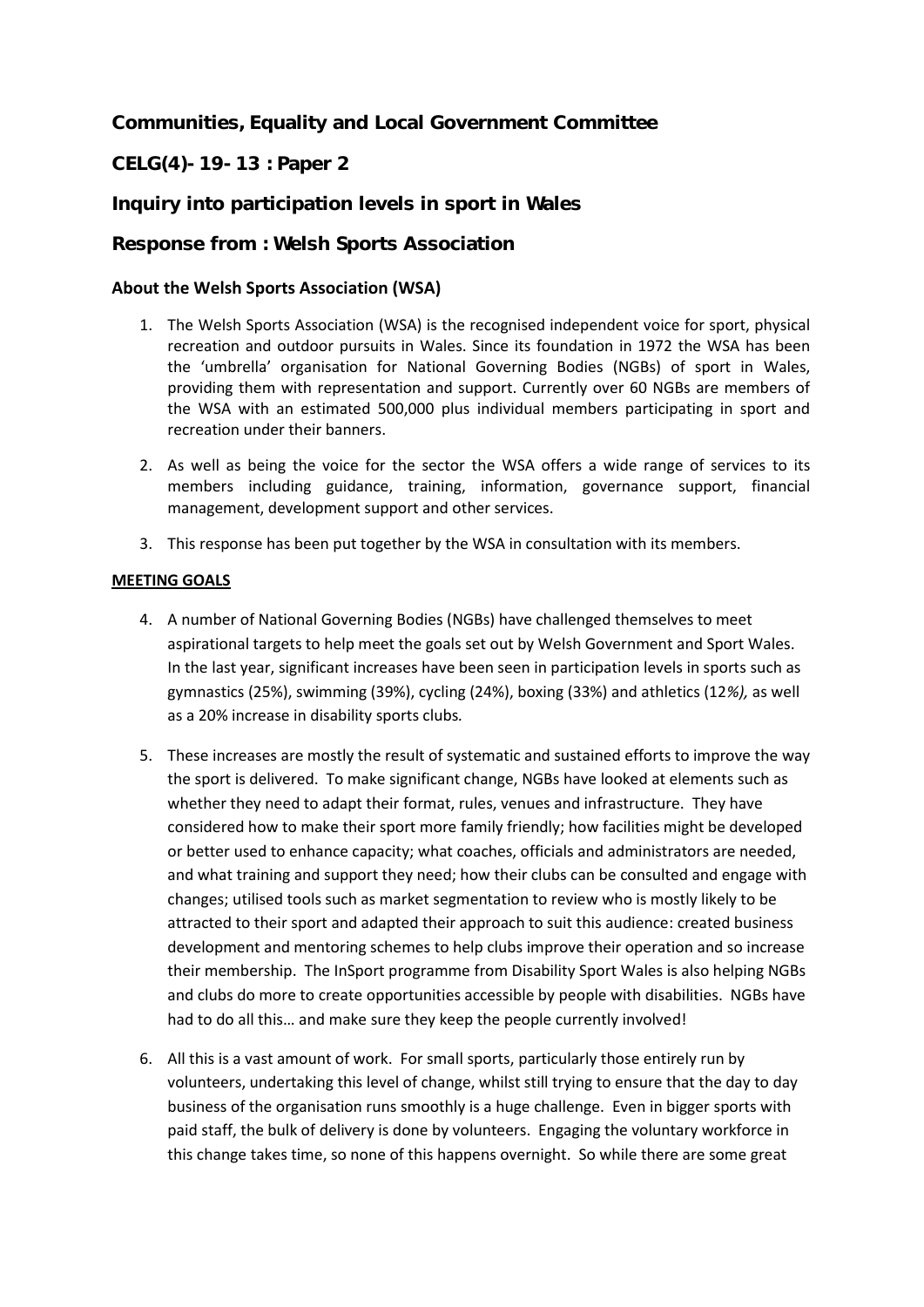examples of good progress, the work involved and the time lag before results are seen should not be underestimated.

#### **DATA AND STATISTICS**

- 7. Sport Wales conduct biennial surveys on adult and young people's participation. The data provided is very useful in providing trend information and can be broken by equality strand and socio-economic group at national level. The fact that the surveys are only done every other year does mean that they are slow to show any impact of events or major initiatives.
- 8. NGB membership data is generally collected annually and is linked to the seasonality of the sport involved. Data is only collected on people who affiliate to the NGB or take part in organised programmes. Most sports can breakdown data by gender and an increasing number by disability and ethnicity. Data on socio-economic group is not normally collected although analysis by postcode can be done by some NGBs. Increasingly NGBs are interrogating the data they hold and using it to inform planning and decision making. In smaller NGBs, where the data is often held in a simple format on a volunteer's personal computer, this is harder and more time consuming for already stretched volunteers to do.
- 9. A small number of NGBs have recently started work on using 'results based accountability' to help plan and deliver outcome based services. This is expected to help gather and present data in a more cohesive way.

#### **OPPORTUNITIES AND BARRIERS**

- 10. Barriers to participation can be practical such as poverty, access, lack of coaches, transport and facilities, or attitudinal such as cultural acceptability, lack of role models, feeling unfit or not good enough, community insularity.
- 11. There are opportunities to address some of these practical barriers. We list below some matters worthy of serious consideration.
	- a. **Investing to Save:** Consideration should be given to the provision of additional support to activities in disadvantaged areas. This should be new money from health or community regeneration budgets or ESF funds if possible - rather than a reallocation of the existing sport budget which would be self defeating. This would be investing to save- not only -but especially - in regard to pressure on our health service since lifestyle diseases and obesity threaten to overwhelm us.
	- b. **Statutory listing:** We know that we live in austere times and the pressures on local authority budgets are considerable. We are concerned that because the provision of sport and leisure services is not a legal duty this area is at risk of being further diminished simply because it is an easy target for cuts.

The published Programme for Government states in chapter 2 that the aim is: 'To support the delivery of effective and efficient public services that meet the needs of people in Wales.' We would submit that the provision of sport and leisure is vital to the needs of the people of Wales and ought not to be discretionary. This is not to say we are suggesting that sport and leisure should be immune from cuts – clearly realism must apply. We *do* suggest, however, that by requiring its provision as a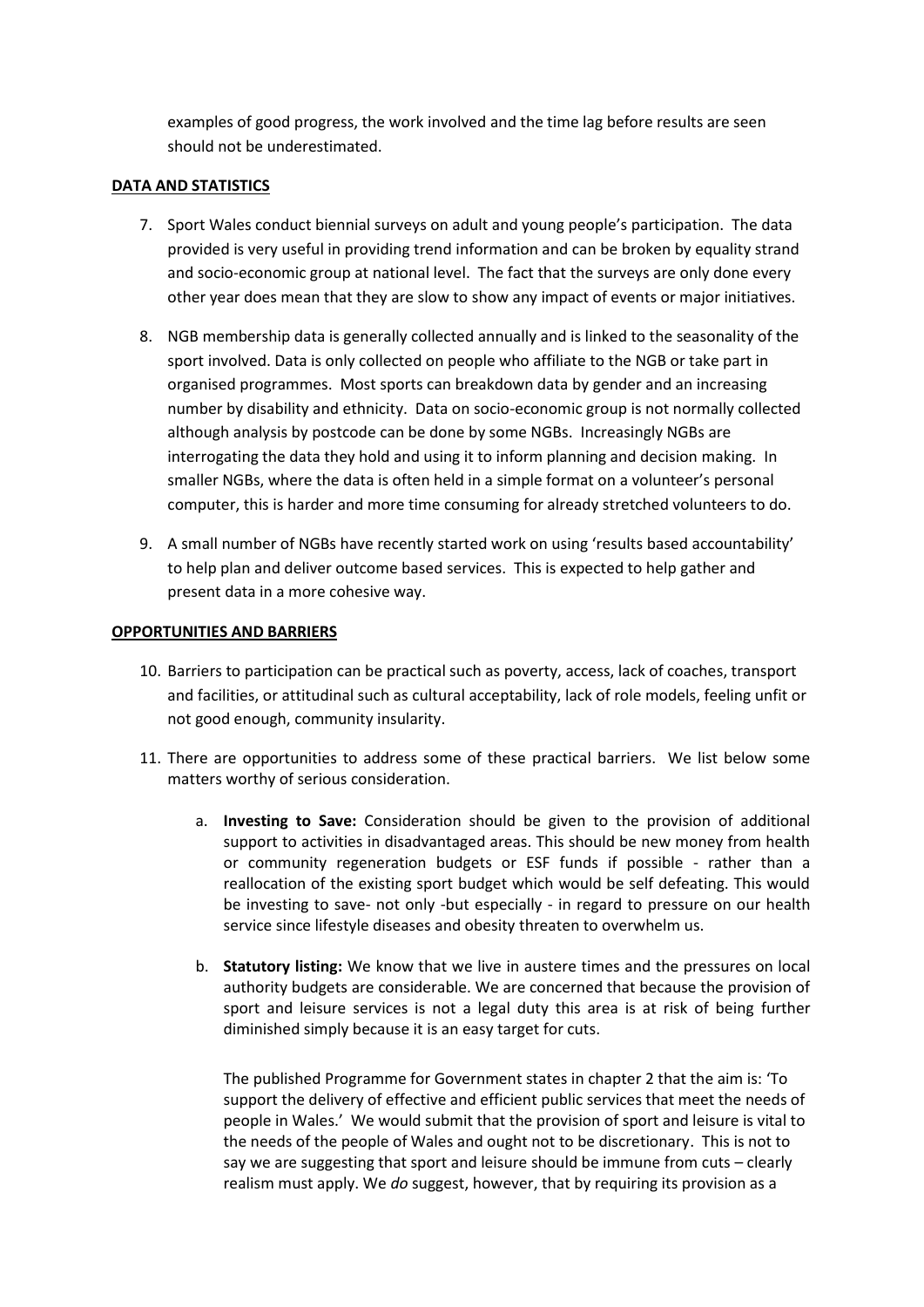legal duty then at the very least local authorities would need to pause before acting, to make proper impact assessments and ensure decisions are balanced and made for the right reasons.

c. **Broadened access to the environment:** In Wales we have a spectacular natural environment that is a haven for outdoor pursuits. We need to ensure that as many people as possible are able to access our waterways and countryside and are able to enjoy a wide variety of outdoor pursuits through the sustainable use of our natural environment. The associated health benefits and well-being generated from a more active population, as well as the boost to local economies, increased tourism and job opportunities in the countryside are compelling reasons to be developing Wales as a sporting destination.

We are well aware that there are tensions however which can arise between more casual users and those with property rights such as landowners, farmers, anglers etc. It is vital that such issues can be managed intelligently and sensitively so that as many as possible can enjoy the obvious benefits responsibly - and without damaging our precious environment.

Changes to the law in Scotland in 2003 enshrined an already accepted presumption in favour of access. Critically it created a clear, equal and intelligent basis upon which any such issues could be managed for the protection of all interested parties and for the stewardship of the environment itself. This is in stark contrast to the more restrictive approach afforded by the CROW Act which applies in England and Wales.

It is widely accepted that the Scottish system has been extremely successful in both securing access, managing conflicts and protecting the environment for the benefit of all. A report commissioned by Scottish Natural Heritage in 2011 states as one of its findings 'The Responsible Behaviour Surveys show an increasing and widespread awareness of the key responsibilities for access to the outdoors as detailed in the Code among both recreational users and land owners/managers.' (The code referred to is the Scottish Outdoor Access code)

The Programme for Government states that the Welsh Government will take action to 'Improve public access to land and water with a particular focus on access for families and children' (Environment & Sustainability - Chapter 11). Furthermore in Chapter 4 of the Programme  $(21<sup>st</sup>$  Century Healthcare) the government undertakes to promote physical activities. We would submit that following the Scottish model would represent significant progress in regard to delivering on both these commitments.

d. Schools: We believe that PE and sport in schools should be given greater priority and importance as it is here that young people establish skills and habits that provide the basis for their adult behaviour. This greater importance would be reflected in actions such as primary school banding including a measure of children's physical literacy or sports participation, improved time for PE in initial teacher training, continued professional development for teachers in PE (including how to deliver inclusive PE), better links with local clubs to provide enhancement opportunities, an extended school day to enable extracurricular activity. We are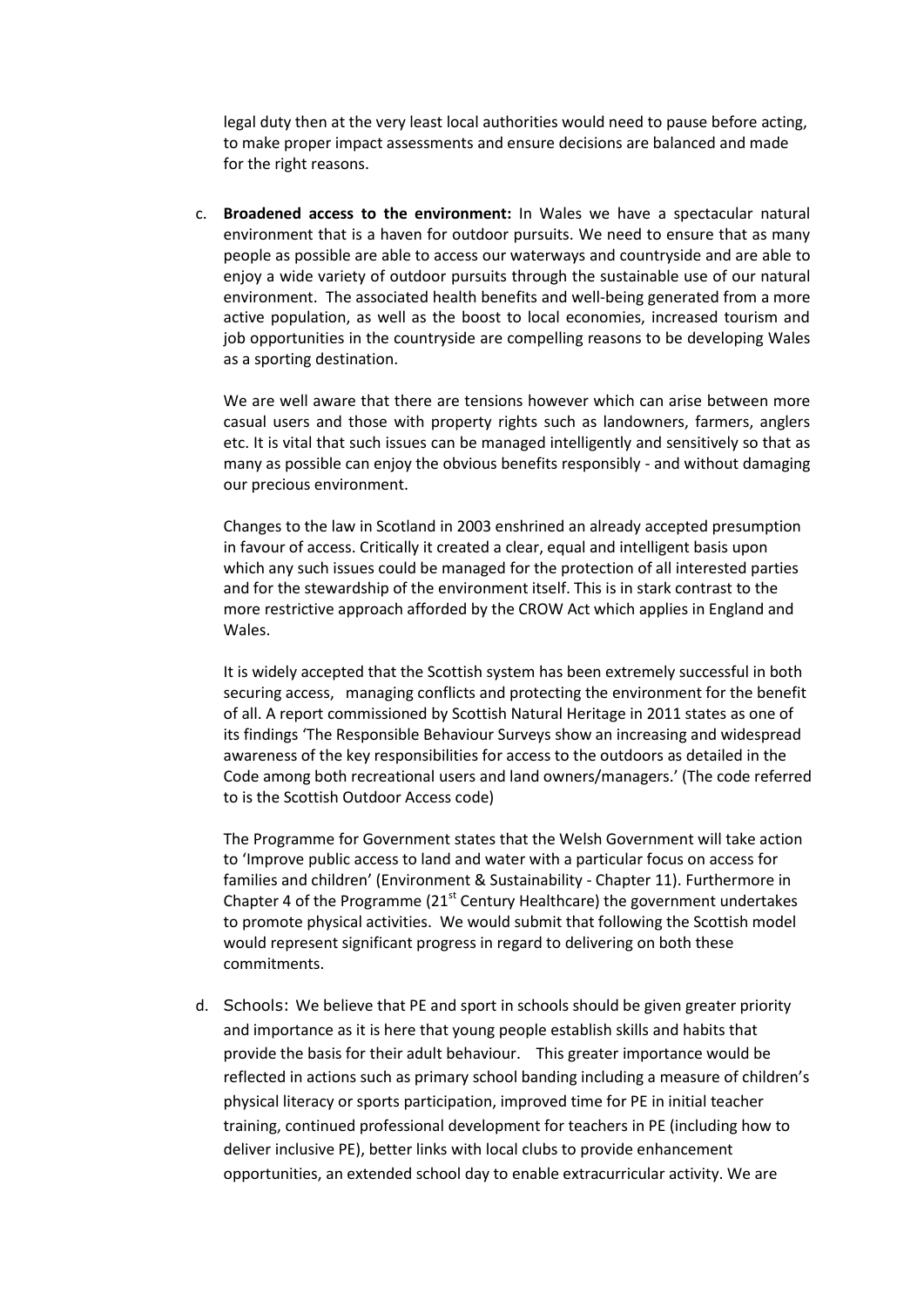particularly keen to see Estyn comment on a school's progress in forming and fostering school club links. Further work should also be done to examine ways that clubs can be supported to increase their capacity to make these links.

- e. **Volunteering:** Volunteers are essential to the provision of sporting opportunities. We believe it is time to have a complete review in regard to the incentivising of volunteering. Innovations such as tax credits, benefits to companies who devote staff to volunteering in company time, use of those not in employment or education should all be explored and costed.
- 12. As well as addressing practical barriers, there is a need to address attitudinal issues in order to change peoples' behaviour. There are large numbers of people in Wales who do not think of themselves as sporty or active and just do not see it as something they would do or something they should ensure their children do. For these people, a significant attitudinal shift is needed. During the 1970s campaigns on drinking and driving had a dramatic effect such that it is no longer socially acceptable to drink and drive. Similar shifts in attitudes are taking place about recycling. It would be great if taking part in sport and ensuring your children take part in sport became a social norm in wales, and that not doing so was frowned upon. This would require significant campaigning and good cooperation right across public sector, third sector and commercial partners.

#### **LINKS WITH OTHER INITIATIVES**

- 13. Links between the activities of NGBs in Wales and Welsh Government physical activity initiatives could be improved. For example, there is only one Welsh NGB link on the Change4Life website. NGBs don't appear to be organisations that departments across Welsh Government automatically include or consult when designing any physical activity initiative. Links and collaborative work right across government could be improved. Sport cannot deliver the significant behavioural change needed to deliver the targets in Creating an Active Wales without greater collaboration with education, children's services, health, transport, economic development and planning.
- 14. A clear example of this is facility provision. There are places in Wales where facilities have clearly been planned with the involvement of the whole community and sport's needs have been considered alongside those of education, library services, etc. Typically, these facilities can be accessed easily and clear booking and access arrangements are in place. Often there is also a café or social area available. These facilities are usually well used during both day and evening, making best use of resources. There are other examples where there are school sportshalls that are barely used out of school hours and where there are similar leisure facilities within a few miles of each other.

### **MAJOR EVENTS AND THEIR LEGACY**

15. Some sports have seen substantial increases in their membership figures since the Olympics and Paralympics. The London games provided a fantastic window for Olympic and Paralympics sports and many NGBs for the sports involved are able to give anecdotal examples of clubs receiving large numbers of enquiries from interested individuals. Where